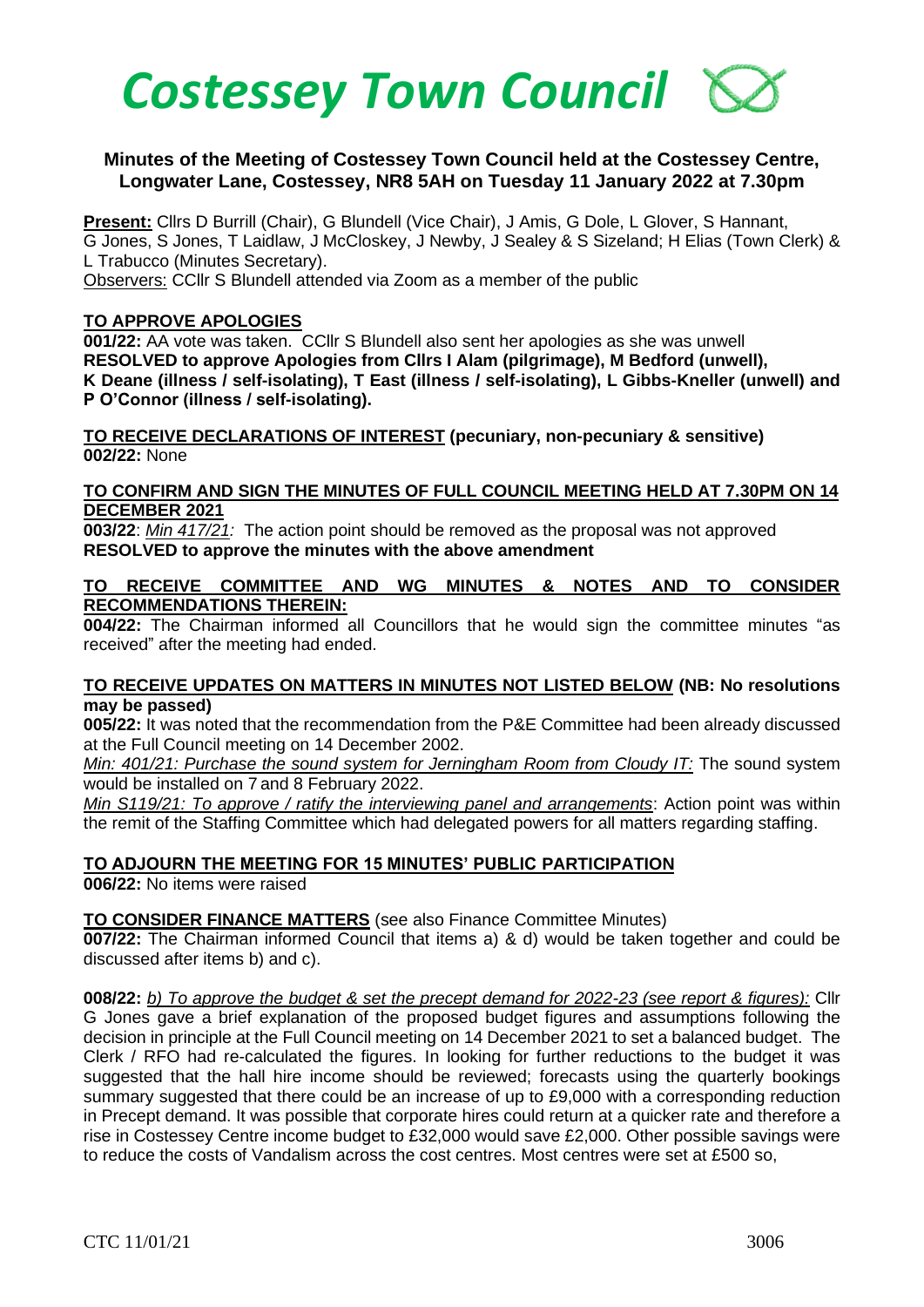if the Costessey Centre and Breckland Park cost centres were reduced from £1,000 to £500, it would save a further £1,000. Only producing three editions of the Newsletter would reduce costs from £16,000 to £14,500 saving a further £1,500. A reduction in precept of £4,500 would mean a new precept demand of £706,681 with a Band D rate of £127.65, an increase of £6.75 or just over £5.78%. It was noted that if CTC had raised the 2007 Band D rate (£92.95) every year in line with inflation accordingly to the Bank of England CPI tracker, then Band D rate would now stand at £137.61 **RESOLVED to make a precept demand of £706,681 with a Band D rate of £127.65, an increase of £6.75 or just over £5.78%. ACTION: Town Clerk**

**009/22:** *c) To approve the accounts for October 2021 & receive a budget report:* The Chairman stated that the accounts were in order.

## **RESOLVED to approve the accounts for October 2021 in the balance of £1,118,485.82**

## **010/22:** *a) To receive the Internal Auditor's Report of work undertaken at his first visit (Nov 2021) &*

d) *To approve the DRAFT amended Financial Regulations:* Background to the recent visit from the Internal Auditor was given, with an excellent report and no action plan being needed. Thanks were expressed to the hard work of the staff in satisfying the audit demands. The Internal Auditor had pointed out that some figures in the Financial Regulations no longer tie in with the current regulations. It was agreed to amend the DRAFT Financial Regs to comply with more recent legislation and to amend any typos. **ACTION: Town Clerk**

**RESOLVED to approve the Internal Auditor's Report and to amend the DRAFT Financial Regulations as per the Finance Committee and Internal Auditor's recommendations. ACTION: Town Clerk**

## **TO CONSIDER HIGHWAYS MATTERS IN LIGHT OF THE TRANSFORMING CITIES FUNDING BID**

**011/22:** *a) To consider making a request to Norfolk CC to do a traffic survey (JMcC)* & *b) To consider a request to Norfolk CC to allow multi passenger vehicles to use the bus lane on Dereham Road (JMcC)*: Item 8 on the agenda had been withdrawn. Cllr J McCloskey gave a brief background explanation. The expected consultation had not yet been announced, but a proper corporate response was needed; therefore an Extraordinary full Council Meeting could be called to discuss the proposal once it was open to public comment. It was noted that an Executive Committee only required three (3) participants to be quorate, while an Extraordinary Council meeting needed seven (7) members. **RESOLVED to hold an Extraordinary full Council Meeting when the consultation opened to the** 

## **public. ACTION: Town Clerk**

# **TO RECEIVE DISTRICT & COUNTY COUNCILLORS' REPORTS**

**012/22:** CCllr S Blundell gave a brief update on the recently installed camera on West End; it would be assessed at a later date. The order had gone in for a hard standing at the Dereham Road bus stop near Lodge Farm:.

DCllr T Laidlaw gave an update on the recent Cabinet meeting where the Housing List was discussed. South Norfolk and Broadland had aligned their housing policies so that residents in one district council area could be housed in the other, and a joint priority order for homelessness and potential re-housing was considered. The new Hospitality grants of £1,000 for local businesses were available, but due to expire at the end of March 2022. Unspent Members' grants (up to £1,000 a year) would roll over to the following year's Community Action Fund. The Environment Enforcement Penalty would go up. Fees for monitoring S106 agreements for a development would be charged to the developer. The Street Name and Numbering Policy had been reviewed: Streets should not use both Forenames and Surnames at the same time.

# **TO CONSIDER THE LATEST GOVERNMENT GUIDANCE ON COVID 19**

**013/22:** The Government had announced that England is still on Plan B in response to the risks of the Omicron variant. It meant face coverings were required by law in public indoor settings. CTC would continue to act carefully and remain cautious as previously. Wearing masks and social distancing should be encouraged and this would be reviewed in February 2022.